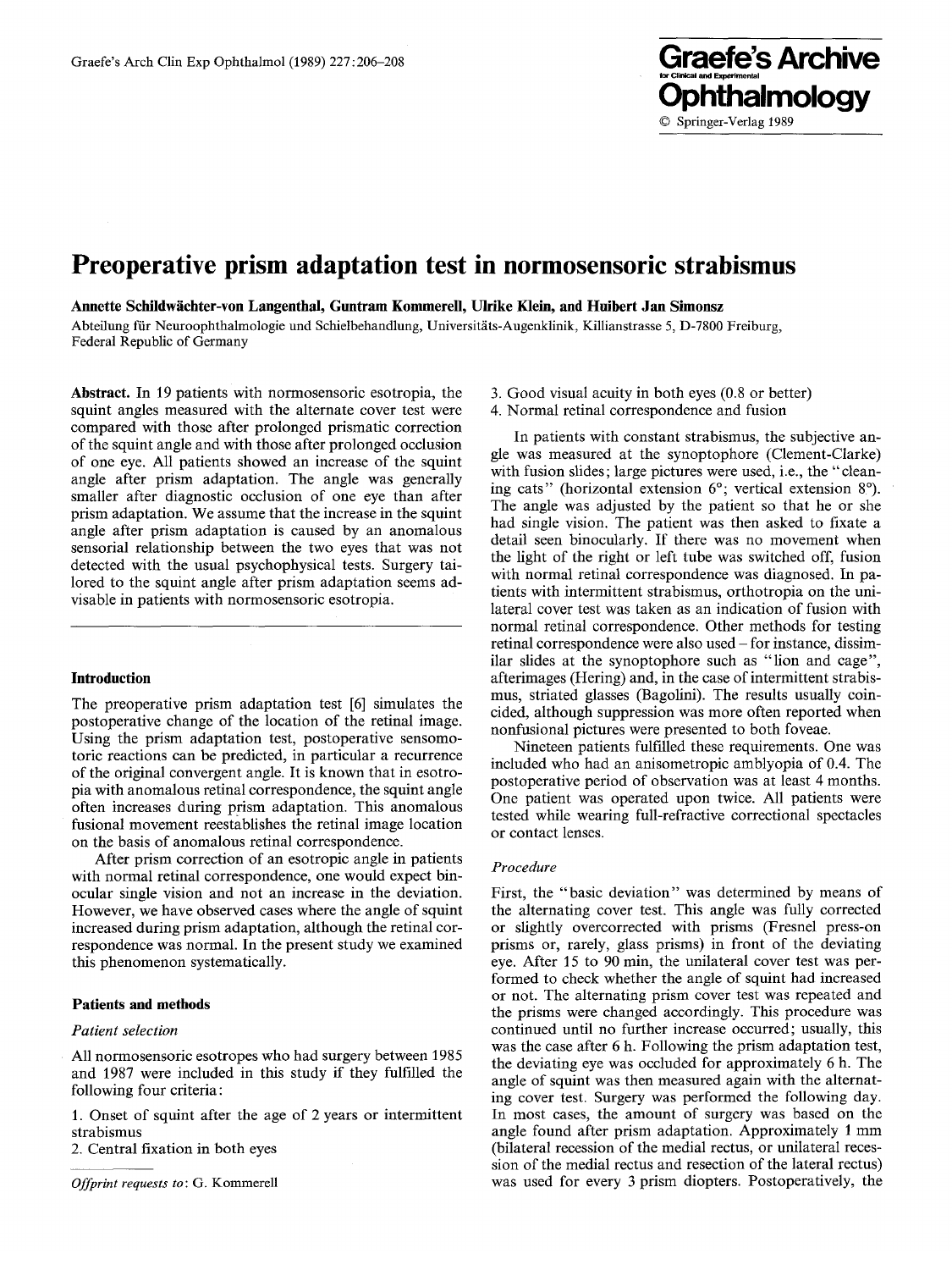angle of squint was measured 2 days and 4 months after surgery with the unilateral and alternating cover test. Stereopsis was tested with one or more of the following tests: TNO, Titmus, and/or Lang.

# **Results**

Figures 1 and 2 show a compilation of the angles measured with the alternating cover test under different conditions. An increase in the angle of squint occurred in all cases during prism adaptation. After monocular occlusion, the angle that had increased decreased again in all but three patients. These three patients did not differ significantly in any other respect from the others. In most cases, the angle after monocular occlusion was only slightly larger than the basic angle. Two days after surgery, five patients were exotropic at distance fixation. After 4 months, the overcorrections had disappeared. One patient had a residual esotropia of 4 prism diopters at distance fixation. Two patients had an esotropia only at near fixation. After surgery, three patients had a stereopsis disparity threshold of 60", four patients of 120", two patients of 240", one patient of 480", and two patients of 1980". In seven patients no stereopsis could be demonstrated - despite orthotropia. Two cases are described in detail.

### *Case 16 (Figs. 1 and 2)*

This child was 5 years old when the mother observed a convergent squint of the right eye. On admission for surgery 9 months later, the esodeviation was manifest at all distances:  $16^{\circ}$  base out at distance and  $18^{\circ}$  base out at near fixation. At the synoptophore, normal retinal correspondence and stereopsis were demonstrated. Fusion could be maintained over a range of 16°. During the prism adaptation test, the angle increased to  $30^\circ$  and  $35^\circ$  base out. After monocular occlusion, the angle decreased to  $25<sup>4</sup>$  and  $18<sup>4</sup>$  base out. Surgery was performed on the right eye: recession of the medial rectus of 5 mm and resection of the lateral rectus of 5 mm. Immediately after surgery, an esophoria of  $2^{\circ}$  and  $4^{\circ}$ , and 4 months after surgery, an esophoria of  $8^{\text{A}}$  and  $4^{\text{A}}$  base out was found. Stereoacuity was 60" with the TNO test.

## *Case 4 (Figs. 1 and 2)*

This patient's mother had observed a squint since the age of 3 years. On admission for surgery 9 months later, the child had an intermittent esotropia of  $30<sup>2</sup>$  at distance and a constant esotropia of  $30<sup>2</sup>$  at near. Normal retinal correspondence and stereopsis could be demonstrated at the synoptophore. During prism adaptation, the angle of squint increased to 50<sup>^</sup> base out at distance and 44<sup>^</sup> base out at near. After diagnostic occlusion, the angle decreased to  $45<sup>^</sup>$  base out. The left eye was operated upon: medial rectus recession of 7 mm and lateral rectus resection of 7 mm. Immediately after surgery there was a residual esotropia of  $12^{\circ}$  base out at distance and  $14^{\circ}$  base out at near. During the following 4 weeks, the deviation increased to  $40<sup>2</sup>$  base out at all distances, and a second operation was planned. During the preoperative prism adaptation test, the angle again increased to  $50^{\circ}$  base out. This time, the right eye was operated on: recession of the medial rectus 7 mm and resection of the lateral rectus 7 mm. Immediately after sur-



Fig. l. Angles of squint for fixation at distance in 19 patients with normosensoric esotropia. All angles were measured using the alternate cover test and are expressed in prism diopters. *Open squares,*  basic deviation; *open triangles,* after prolonged prismatic correction; *filled circles,* after prolonged occlusion of one eye; *partly filled squares,* 2 days after surgery; *filled squares,* 4 months after surgery. Patients are listed in groups according to the amount of muscle surgery (mm), starting with case 1 on the left to case 19 on the right. Note that case 4 had been operated on twice and is hence represented twice. All patients showed an increase in the angle of squint after prism adaptation. The angle was generally smaller after diagnostic occlusion of one eye than after prism adaptation. We assume that the increase is caused by an anomalous sensorial relationship between the two eyes that was not detected with the usual psychophysical tests



Fig. 2. Angles of squint for fixation at near

gery, the patient was orthophorie. Four months and 8 months later, the patient had an esophoria of  $4<sup>2</sup>$  at distance and  $6^{\circ}$  base out at near. A stereoacuity of  $60''$  was found with the TNO test.

These cases demonstrate that normal binocular single vision with good stereoacuity can be achieved despite a marked increase in the angle of squint during prism adaptation.